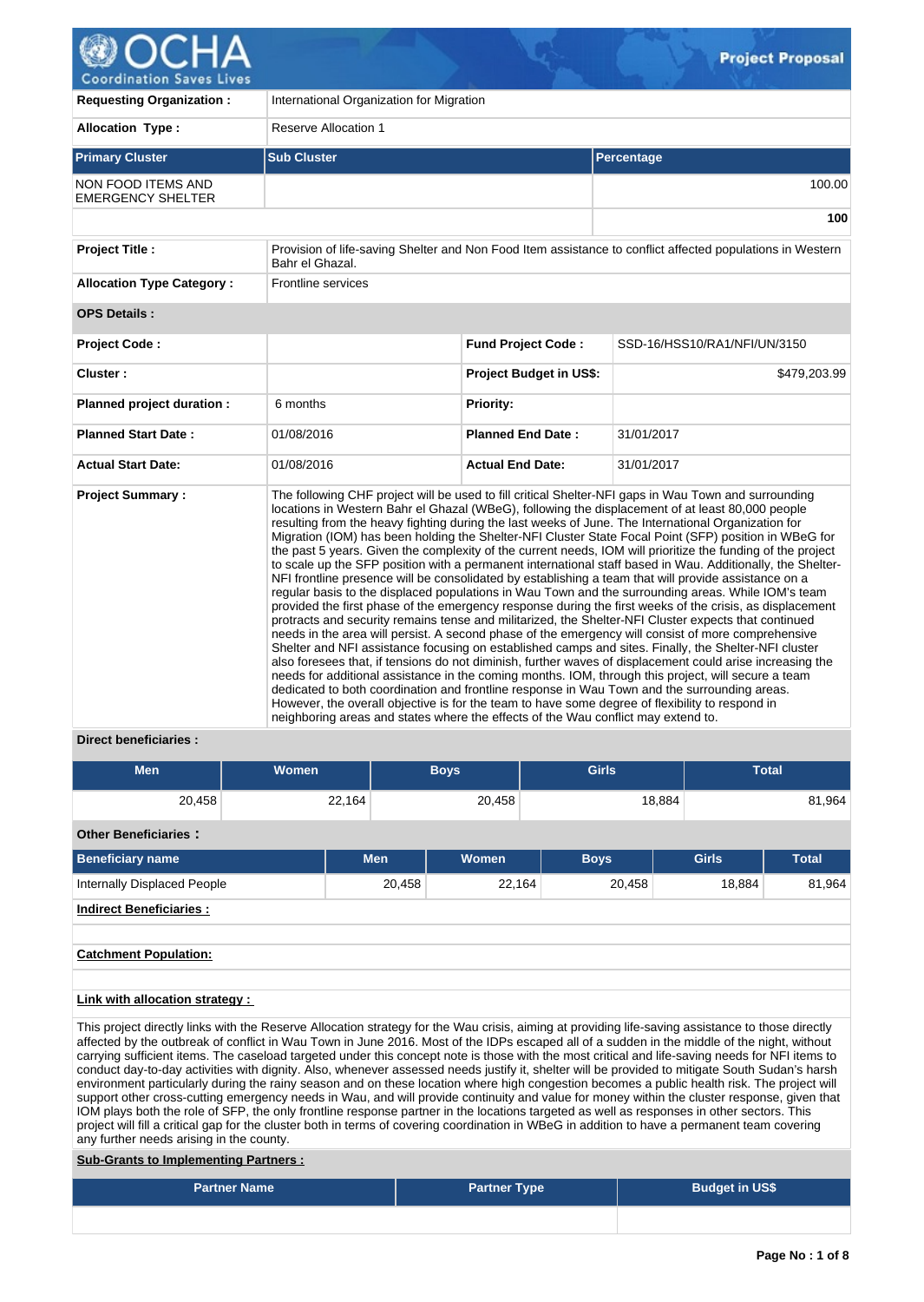**Other Funding Source Other Funding Amount**

**Organization focal point :**

| l Name                | <b>Title</b>                          | <b>Email</b>      | l Phone          |
|-----------------------|---------------------------------------|-------------------|------------------|
| Rainer GONZALEZ PALAU | <b>Shelter Cluster</b><br>Coordinator | rpalau@iom.int    | +211920885985    |
| iain McLellan         | Programme Support<br>Officer          | imclellan@iom.int | +211920885985    |
| jenny pro             | Programme Support<br>Coordinator      | jpro@iom.int      | +211 920 885 988 |

## **BACKGROUND**

#### **1. Humanitarian context analysis**

On 24 June 2016, violent political conflict engulfed Wau Town and led to largescale displacement of over 80,000 individuals from homes and communities across the town and into surrounding areas. Reports of targeted killings, abuse, looting, harassment, conflict related sexual violence and gender based violence emerged and contributed to heightened levels of fear and distrust in regards to the personal security of civilians to remain in their homes. Local media reported civilian casualties and extensive looting of property, which appear to have largely targeted people of the Fertit background. Any enhanced response from national security forces will lead to continued fighting in the region, will harden displacement patterns already in place and may lead to fresh displacement of additional civilians. Large numbers of displaced people continue to occupy collective centers across Wau, where they have access to the moderate protection offered by UNMISS and community based networks such as churches, and where they have possible access to humanitarian services. Other groups are seeking security in nearby bush areas. After negotiations for humanitarian access on 26 and 27 June and rapid assessments in multiple locations, humanitarians responded to approximately 26,000 people in Wau town. On 28 June an IOM, UNICEF and OCHA interagency assessment identified tens of thousands more displaced people outside town. Subsequent Shelter-NFI specific assessments in locations such as Mboro and Ngisa, outside of Wau town have assessed and responded over to 1,000 households in each location. More households in need are known to be residing in at least six other locations outside of Wau Town. However, access for responses in these locations has been hindered since the first week of July when a separate conflict broke out in Juba and deteriorated further tensions and security situation across the country, including WBeG.

Despite the signing of the IGAD mediated peace agreement in August 2015, the situation in South Sudan has remained volatile. Reports of the larger presence of well-trained, equipped and more organized militia in WBeG increases the likelihood of sustained conflict in the area. Displacement in both Raja and Wau are likely to rise, and displaced communities in Wau will still keep depending on humanitarian services for an extended period of time. Knock-on effects in other neighboring states and countries have already been documented, as populations with capacity to move to safety do so, positioning themselves In locations where they feel safer.

The current rainy season complicates access and logistics of goods and humanitarian personnel. While the WBeG had a good level of prepositioning of shelter and NFIs previous to the crises of June 2016, it is not enough to cover all the needs in the medium-term and the potential additional displacement in the long-term. Undertaking the prepositioning of additional supplies at this stage, given the accessibility constrains, will be more expensive and will require resources that were not accounted for when the Shelter-NFI Cluster developed the prepositioning plan for the rainy season.

#### **2. Needs assessment**

Since the crisis began on 24 June, IOM's Shelter-NFI team has participated in needs assessments assessing individuals, vulnerability, shelter specific needs, and the needs for non food items in all the sites with IDP population in Wau Town as well as in 3 locations outside of Wau Town. In Wau, IOM with some support from the Norwegian Refugee Council (NRC), provided both basic NFI and urgently needed shelter material to nearly 41,000 IDPs staying in collective sites in town. In rural areas outside of town, IOM provided the same emergency materials to over 12,000 IDPs. Additional areas that have remained inaccessible since early July will require similar first phase packages of critical life-saving NFIs once access opens to humanitarians. As the Shelter-NFI Cluster expects the emergency situation in Wau and surrounding areas to persist and potentially worsen, all populations in the Wau area will require supplementary and more comprehensive support in the coming months. Likely, at least a portion of these populations will require robust shelter assistance in addition to the plastic sheeting already provided through regular NFI distributions, particularly those in concentrated sites in town where locally available materials are difficult to find in the market and looking for them could pose protection risks (i.e. IDPs of certain ethnicities having restricted movements).

For further location details, please see attached a matrix of the locations assessed and planned to be assessed by the Shelter-NFI team in Wau and surrounding areas, including those that have received the first phase of the emergency response.

## **3. Description Of Beneficiaries**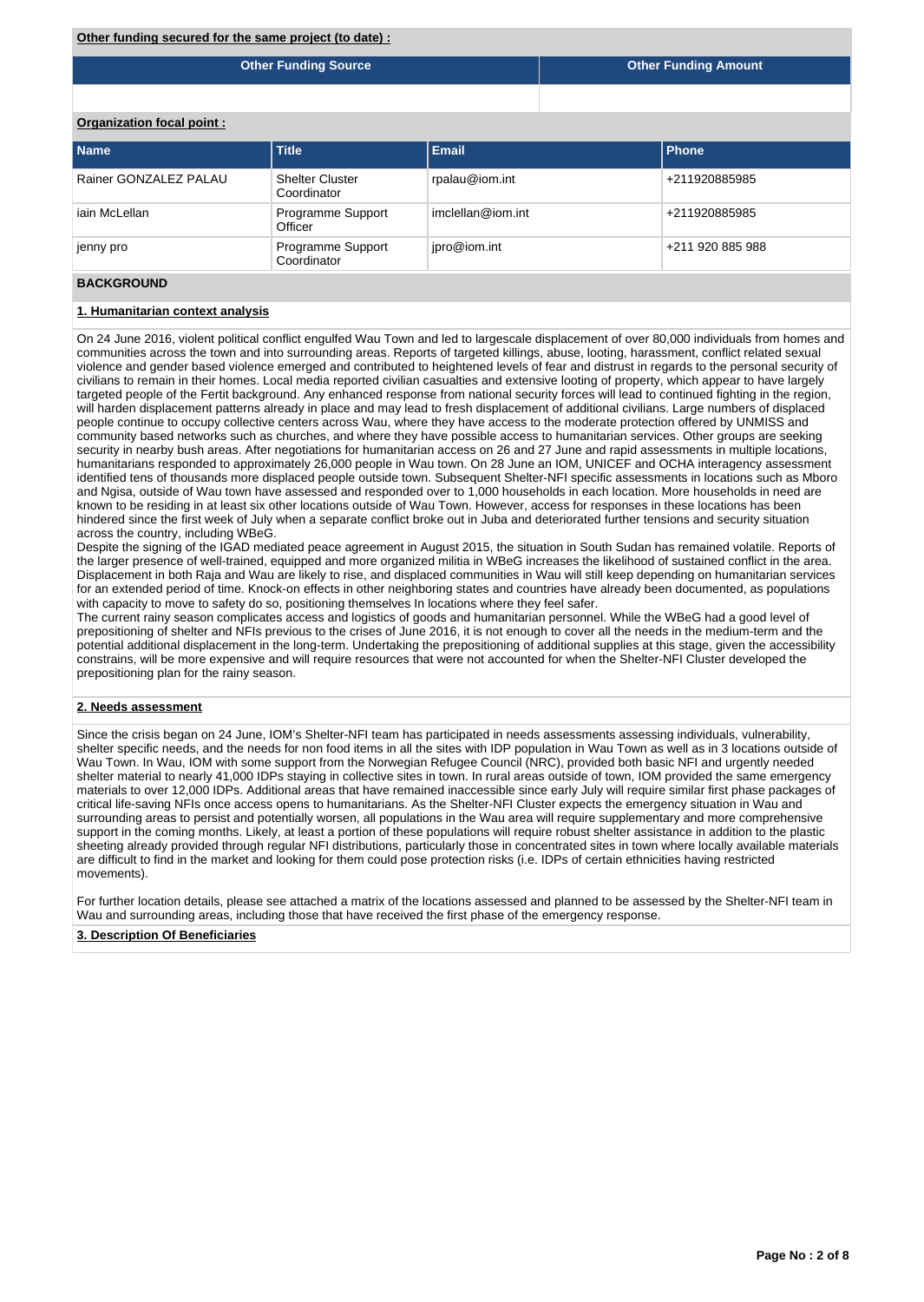Beneficiaries served under this project will be those directly affected by the conflict that erupted in Wau Town on 24 June 2016. The primary locations will be Wau Town and surrounding areas, but the IOM team will maintain flexibility to adapt to a changing security environment, in the instance that IDPs from Wau and surrounding areas move to neighboring states. It has already been report that IDPs from Wau have been seen in Northern Bhar el Ghazal, Warrap State, Abyei and across the border into Sudan.

Beneficiaries targeted are estimated at approximately 80,000 individuals. This is the majority of IDPs that were generated by the late-June incidents. To date, each location the IOM team has visited where IDPs are residing confirm comprehensive needs for Shelter and NFI across the community. The Cluster expects that virtually all IDPs will require both a first phase emergency package of acute assistance, some of which have already received it, as well as a second phase of more robust, comprehensive assistance to those remaining in displacement. All responses will follow Cluster standards and will prioritize households and materials to be given based on severity and nature of assessed needs. IOM's frontline team is thoroughly experienced in the robust identification, targeting and registration methodologies of the Shelter-NFI Cluster and will serve populations most in need of assistance according to core humanitarian principles.

Men, women, boys and girls are expected to benefit from Shelter-NFI assistance provided as the breakdown above indicates.

Responses will make special consideration of the needs of the most vulnerable groups, including female and child headed households, and people with special needs. Each emergency response will be tailored to the specifics of the affected population in that site. IOM's team in some instances will further target additional or specliazed assistance to particularly vulnerable people based on the following criteria: • Households with children under 5; • Pregnant or lactating women (PLW); • Unaccompanied elderly (> 60 years); • Persons living with disability (PLWD); • Female headed households; • Child headed households and/or unaccompanied minors; • Chronically ill people; • Persons with no effective community linkage.

## **4. Grant Request Justification**

CHF funds allocated in this Wau specific Reserve Allocation will fill a critical gap in the Shelter-NFI Cluster by enabling IOM as a key Shelter-NFI Cluster Partner to scale up its static presence in Wau, both in regards to coordination and frontline response team capacity. While IOM has been the WBeG State Focal Point for 5 years, emergency events and the need for emergency assistance has not been to an extent that allowed a full response team to be present on a permanent basis to provide continuous support. Thus far, IOM's mobile response team has deployed to the area to cover the immediate needs on a temporary basis. In order to maintain continuity, cost-effective and dedicated service to the IDPs in an around Wau, IOM is requesting additional funds from the CHF in order to fund a static team that will be based mostly in Wau. The team will facilitate intra and intersectorial coordination in addition to facilitate assessment of needs and responses as required. Without additional funds requested in this concept note, IOM's mobile response team capacity cannot provide sustained service provision of Shelter-NFI services in WBeG as needs across South Sudan are vast and the cluster frontline teams are already overstretch to cover current needs in other locations in Greater Upper Nile and Central Equatoria.

#### **5. Complementarity**

This project is exceptional as it seeks to establish a team to provide continuous assistance specifically to the population affected by conflict in Wau. This project will be in addition to other frontline projects IOM has in 2016 funded by a variety of donors, but for flexible, temporary mobile response around the country. As IOM is also leading the Shelter-NFI Cluster at national level and the common pipeline in the country, this coordination and frontline project for the Wau response will ensure close collaboration with the Cluster and pipeline to maintain prioritization for response and gap filling, adherence to Cluster procedures and guidelines, and the making efficient and principled use of materials.

### **LOGICAL FRAMEWORK**

#### **Overall project objective**

The following CHF project will be used to fill critical Shelter-NFI gaps in Wau Town and surrounding locations in Western Bahr el Ghazal (WBeG), following the displacement of people resulting from the heavy fighting during the last weeks of June.

| NON FOOD ITEMS AND EMERGENCY SHELTER I                                                                                                                                   |                                                                                                                   |                                 |  |  |  |  |  |  |  |  |
|--------------------------------------------------------------------------------------------------------------------------------------------------------------------------|-------------------------------------------------------------------------------------------------------------------|---------------------------------|--|--|--|--|--|--|--|--|
| <b>Cluster objectives</b>                                                                                                                                                | <b>Strategic Response Plan (SRP) objectives</b>                                                                   | <b>Percentage of activities</b> |  |  |  |  |  |  |  |  |
| CO1: Populations most in need have access<br>to life-saving non-food items through the<br>coordinated delivery of needs-based<br>assistance                              | HRP 2016 SO1: Save lives and alleviate<br>suffering through safe access to services and<br>resources with dignity | 50                              |  |  |  |  |  |  |  |  |
| CO2: Populations most in need have access<br>to locally appropriate and dignified shelter<br>solutions through the delivery of coordinated<br>and needs-based assistance | HRP 2016 SO2: Ensure communities are<br>protected, capable and prepared to cope with<br>significant threats       | 50                              |  |  |  |  |  |  |  |  |

**Contribution to Cluster/Sector Objectives :** This response will contribute to the cluster objectives in the following way: Responses will make special consideration of the needs of the most vulnerable groups, including female and child headed households, and people with special needs. Each emergency response will be tailored to the specifics of the affected population in that site. IOM's team in some instances will further target additional or specialized assistance to particularly vulnerable people based on the following criteria: • Households with children under 5; • Pregnant or lactating women (PLW); • Unaccompanied elderly (> 60 years); • Persons living with disability (PLWD); • Female headed households; • Child headed households and/or unaccompanied minors; • Chronically ill people; • Persons with no effective community linkage.

#### **Outcome 1**

Populations affected by the conflict in Wau have timely access to appropriate life-saving Shelter and NFI

# **Output 1.1**

## **Description**

individuals are provided with life-saving shelter and/or non-food items on the basis of assessed and verified need.

# **Assumptions & Risks**

Assuming need of materials. Assuming access to populations, and assuming safety and security to enable provision of assistance. Risks are conflict, and also limited access due to conflict, respective parties of war and adverse weather/road conditions.

#### **Activities**

**Activity 1.1.1**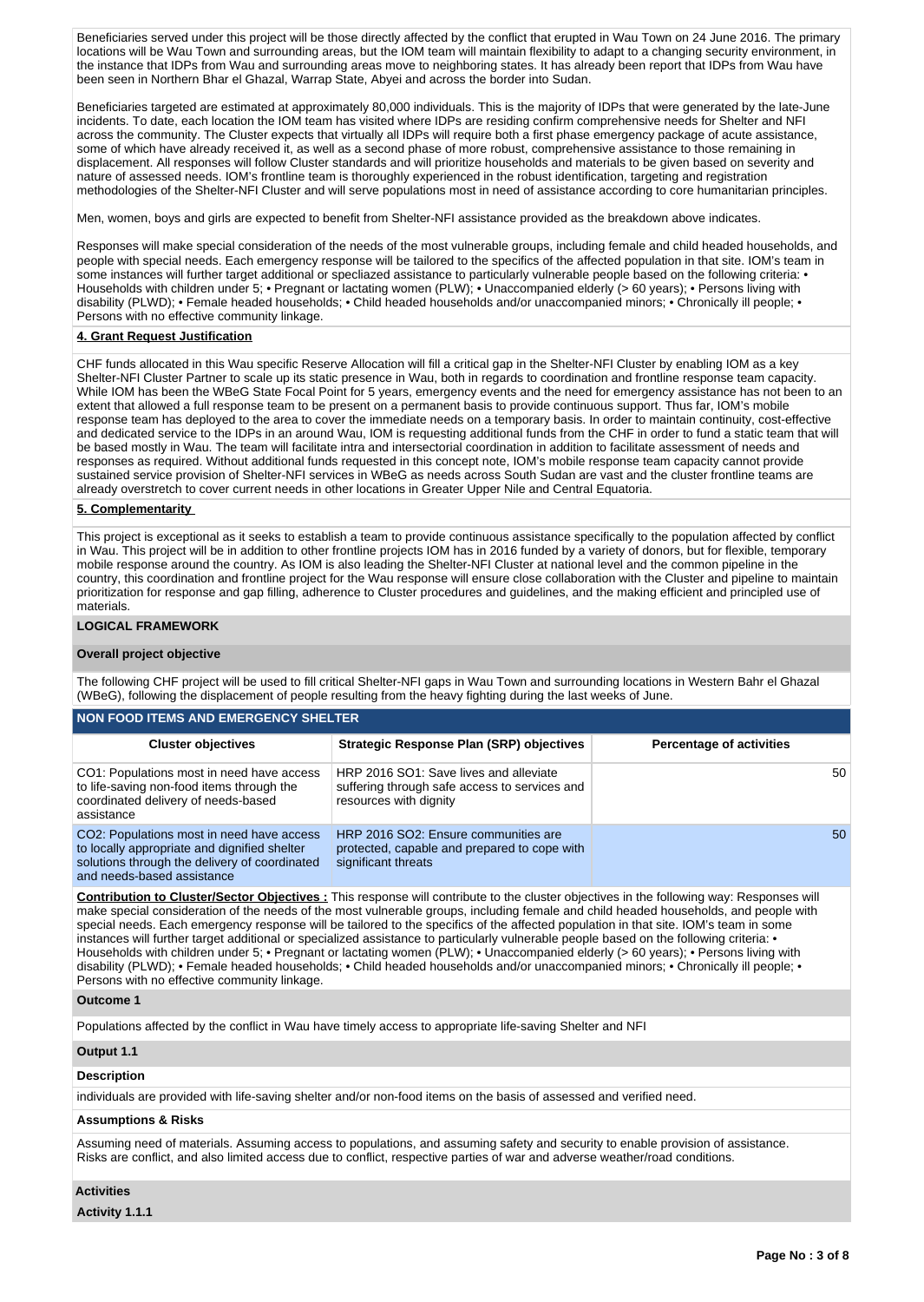Identify populations in need by conducting needs assessments and verifications of need.

## **Activity 1.1.2**

Conduct registrations that advise on active distributions of NFI and/or shelter materials

#### **Activity 1.1.3**

Convene regular Cluster meetings with all partners and attend relevant meetings at site level to share information with stakeholders, ensuring continuity and efficiency of response relative to the broader humanitarian response.

## **Activity 1.1.4**

Conduct monitoring and post-distribution monitoring exercises in all response areas, ensuring results are fed back into ongoing implementation.

## **Activity 1.1.5**

Regularly report to IOM, the CHF, the Shelter NFI Cluster and other stakeholders as required.

## **Indicators**

|                                                                    |                                                                         |                                                                                                           | <b>End cycle beneficiaries</b> |        |            |            |        |  |  |
|--------------------------------------------------------------------|-------------------------------------------------------------------------|-----------------------------------------------------------------------------------------------------------|--------------------------------|--------|------------|------------|--------|--|--|
| Code                                                               | <b>Cluster</b>                                                          | <b>Indicator</b>                                                                                          | <b>Men</b><br><b>Women</b>     |        |            |            |        |  |  |
| Indicator 1.1.1                                                    | NON FOOD ITEMS AND<br><b>EMERGENCY SHELTER</b>                          | Frontline # of assessments conducted                                                                      |                                |        |            |            | 14     |  |  |
| <b>Means of Verification:</b> assessment and verification reports. |                                                                         |                                                                                                           |                                |        |            |            |        |  |  |
| Indicator 1.1.2                                                    | NON FOOD ITEMS AND<br><b>EMERGENCY SHELTER</b>                          | Frontline # of distributions conducted                                                                    |                                |        |            |            |        |  |  |
|                                                                    | <b>Means of Verification:</b> assessment and verification reports.      |                                                                                                           |                                |        |            |            |        |  |  |
| Indicator 1.1.3                                                    | NON FOOD ITEMS AND<br><b>EMERGENCY SHELTER</b>                          | Frontline Average response time between<br>assessment and distribution of NFI and/or<br>emergency shelter |                                |        |            |            |        |  |  |
|                                                                    |                                                                         | <b>Means of Verification:</b> assessment and distribution reports; pipeline requests.                     |                                |        |            |            |        |  |  |
| Indicator 1.1.4                                                    | NON FOOD ITEMS AND<br><b>EMERGENCY SHELTER</b>                          | Frontline # of people served with NFI                                                                     | 20,45<br>8                     | 22,164 | 20,4<br>58 | 18,8<br>84 | 81,964 |  |  |
|                                                                    | <b>Means of Verification:</b> distribution reports; registration lists. |                                                                                                           |                                |        |            |            |        |  |  |
| Indicator 1.1.5                                                    | NON FOOD ITEMS AND<br><b>EMERGENCY SHELTER</b>                          | Frontline # of people served with Shelter                                                                 | 12,29<br>5                     | 13.650 | 12,2<br>95 | 10,9<br>38 | 49.178 |  |  |
|                                                                    | <b>Means of Verification:</b> assessment and distribution reports.      |                                                                                                           |                                |        |            |            |        |  |  |
| Indicator 1.1.6                                                    | NON FOOD ITEMS AND<br><b>EMERGENCY SHELTER</b>                          | # of rapid monitoring and post distribution<br>monitoring reports                                         |                                |        |            |            |        |  |  |
|                                                                    | <b>Means of Verification:</b> assessment and distribution reports.      |                                                                                                           |                                |        |            |            |        |  |  |
| <b>Additional Targets:</b>                                         |                                                                         |                                                                                                           |                                |        |            |            |        |  |  |

# **M & R**

## **Monitoring & Reporting plan**

This project will fund a monitoring and reporting staff to be based in Wau dedicated to monitoring, evaluating and reporting activities 50% of the time. IOM recognizes the need to have continuous engagement with affected populations during the roll out of a static Shelter-NFI project in order to identify gaps, challenges, overlaps and successes, then feed this information directly into further project implementation. The M&E staff will work with a team of locally recruited enumerators to conduct regular surveys at the household level, focus group discussions and key informant interviews, as well as observations throughout the project area to determine the use and coverage of materials provided. All findings and reports on operations and monitoring missions are circulated to the Shelter-NFI Cluster, relevant partners on the ground and in Juba, allowing greater accountability within the humanitarian community.

In addition to management at the site level with the project focal point and IOM's head of sub office in Wau, project operations will be monitored under the overall management of IOM Head Office in Juba. The Mission office in Juba will provide overall financial management and oversight of activities. Regular internal reporting will be provided by all field officers, for supervisory review. IOM will produce regular statistical reporting on Shelter-NFI operations. During the project implementation period, the stock and distribution database, which has been established to monitor all response activities, will continue to track progress and status of planned and actual response. Internal reporting, monitoring and evaluation will take note of all constraints or impediments to activities in order to undertake a regular evaluation of project goals and implementing strategies. Project updates will be distributed to IOM Geneva, donors and any other concerned stakeholders. A final narrative and financial report will be produced at the end of the project, covering project activities and outcomes.

#### **Workplan**

| Activitydescription                                                                                                                                                                                                                                                       | Year |   | 2 3 4 5 6 7 8 9 10 11 12 |  |  |   |          |              |                         |                         |
|---------------------------------------------------------------------------------------------------------------------------------------------------------------------------------------------------------------------------------------------------------------------------|------|---|--------------------------|--|--|---|----------|--------------|-------------------------|-------------------------|
| Activity 1.1.1: Identify populations in need by conducting needs assessments and<br>2016<br>verifications of need.<br>2017                                                                                                                                                |      |   |                          |  |  |   |          |              | $X$ $X$ $X$ $X$ $X$     |                         |
|                                                                                                                                                                                                                                                                           |      | x |                          |  |  |   |          |              |                         |                         |
| Activity 1.1.2: Conduct registrations that advise on active distributions of NFI and/or<br>2016<br>shelter materials<br>2017                                                                                                                                              |      |   |                          |  |  | X | $\times$ | $\mathsf{X}$ | $\mathsf{X} \mathsf{X}$ |                         |
|                                                                                                                                                                                                                                                                           |      | x |                          |  |  |   |          |              |                         |                         |
| Activity 1.1.3: Convene regular Cluster meetings with all partners and attend relevant<br>2016<br>meetings at site level to share information with stakeholders, ensuring continuity and<br>efficiency of response relative to the broader humanitarian response.<br>2017 |      |   |                          |  |  | X | x        | X            | ΙX.                     | $\mathsf{I} \mathsf{X}$ |
|                                                                                                                                                                                                                                                                           |      | x |                          |  |  |   |          |              |                         |                         |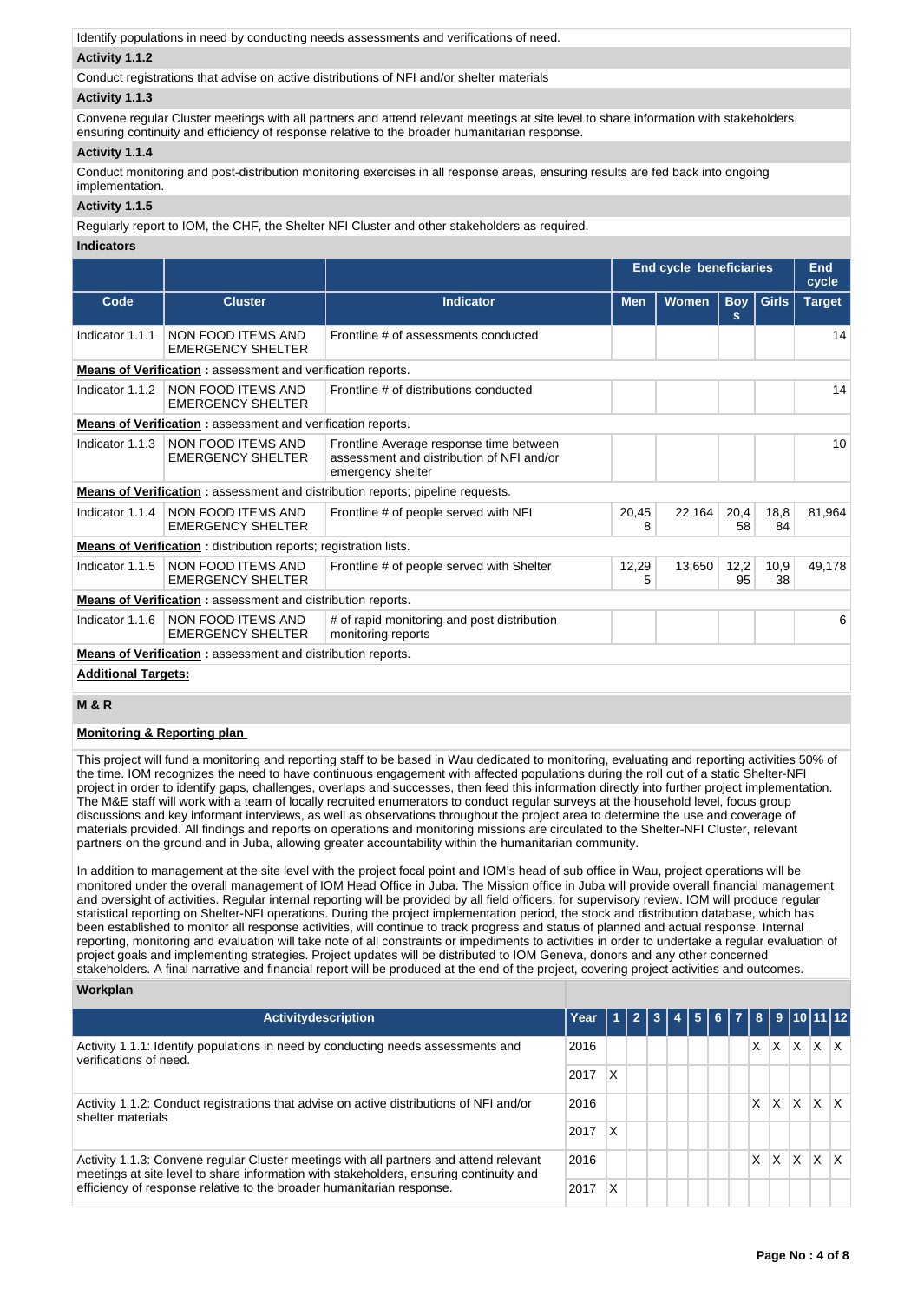| Activity 1.1.4: Conduct monitoring and post-distribution monitoring exercises in all<br>response areas, ensuring results are fed back into ongoing implementation. | 2016 |   |  |  |  | X | X | X | $X$ $X$ |  |
|--------------------------------------------------------------------------------------------------------------------------------------------------------------------|------|---|--|--|--|---|---|---|---------|--|
|                                                                                                                                                                    | 2017 | x |  |  |  |   |   |   |         |  |
| Activity 1.1.5: Regularly report to IOM, the CHF, the Shelter NFI Cluster and other<br>stakeholders as required.                                                   | 2016 |   |  |  |  | X | X | x | $X$ $X$ |  |
|                                                                                                                                                                    | 2017 | x |  |  |  |   |   |   |         |  |
| <b>OTHER INFO</b>                                                                                                                                                  |      |   |  |  |  |   |   |   |         |  |
| <b>Accountability to Affected Populations</b>                                                                                                                      |      |   |  |  |  |   |   |   |         |  |
|                                                                                                                                                                    |      |   |  |  |  |   |   |   |         |  |

IOM's frontline team is committed to working together with affected populations in every stage of the response cycle process, from initial needs assessment and verification, to monitoring and evaluation exercises on completed interventions. Using the well-established Shelter-NFI Cluster tools and methodologies for response and monitoring, the team in Wau will integrate feedback from beneficiaries, local authorities and national stakeholders into unfolding and future responses. As a regular M&E staff will be on the ground dedicated to this aspect of the Wau response 50% of the time, communities will be continuously consulted on the process and contents of interventions conducted; local support, including males and females, will be recruited on a temporary basis to support these activities and ensure they are locally appropriate, sensitive and relevant. Responses will then be modified to ensure local appropriateness and effectiveness of the process and items delivered themselves. Results from monitoring and evaluation missions will also translate to future responses as is common practice in the Shelter-NFI Cluster.

#### **Implementation Plan**

All components of this project will be carried out by IOM staff through IOM established procedures.

IOM's frontline team in Wau will lead the Shelter-NFI Cluster and the response locally, in coordination with the national Shelter-NFI Cluster, also led by IOM, to seek guidance on operations in line with Cluster requirements and procedures. IOM's frontline team will regularly update the national level Cluster, concerned stakeholders and Partners with reports, information sharing, implementation plans and so on. Response plans in particular will be shared at the Wau level to ensure complementarity of activities across sectors, and to avoid potential clashes in activities that put the programme or beneficiaries at risk.

Successful implementation in terms of management, coordination, and finance will be overseen by an experienced project manager. Project finances will be coordinated by the project manager and overseen by IOM's resource management unit. Financial oversight will be monitored at regional level also to ensure that accountability and effective use of resources is maintained. Project coordination will be overseen by the project manager, in partnership with IOM South Sudan's Programme Support Unit. The programme support unit assists with project administration, technical oversight, and project M+E. Reporting lines and distribution of labor will be overseen by the resource management unit, and the project manager will be charged with direct supervision.

### **Coordination with other Organizations in project area**

**Name of the organization Areas/activities of collaboration and rationale**

### **Environment Marker Of The Project**

A+: Neutral Impact on environment with mitigation or enhancement

#### **Gender Marker Of The Project**

2a-The project is designed to contribute significantly to gender equality

#### **Justify Chosen Gender Marker Code**

As with all Shelter-NFI interventions implemented by IOM, the proposed project in Wau will pay close attention to gender dimensions and particular needs of marginalized groups throughout the response cycle. IOM will always put forth a special effort to engage with women and women's groups to ensure that the needs and concerns of women and girls in particular are being taken into consideration when planning and monitoring responses. IOM's frontline team will follow Shelter-NFI established guidelines and criteria for the provision of assistance, including engaging women and other groups made vulnerable by their gender, such as young men and boys, in focus group discussions and in information gathering to ensure that their particular needs are voiced and addressed.

Protection concerns and other needs of the most vulnerable will be taken into consideration while determining the operational modalities of each response, and the specific items provided. Specific consideration of women's needs for gender specific items will be made during assessments and verification. By maintaining a M&E staff and team in the location for 50% of the project implementation, regular reviews of response processes and materials will be done together with the targeted beneficiaries and women in particular at the household level, which IOM will feed back into operational plans and modalities to ensure that services needed by women are delivered in an effective and appropriate manner.

#### **Protection Mainstreaming**

Given the specific security dynamic in Wau and surrounding areas, IOM will continue to ensure that protection of beneficiaries, humanitarian staff and assets are at the forefront of planning and implementation throughout the project period. IOM will continue linking with protection actors both at national and Wau levels as it has done thus far during the crisis. Staff will work with protection actors to closely monitor the potential risks associated with conducting distributions in particular areas, and in the identification of protection cases in order to adequately serve them with NFI and shelter materials, such as unaccompanied minors, pregnant women, and the elderly. Through protection referral systems IOM will remain abreast of developments in field locations and where special needs may exist, provide assistance on an ad hoc basis as necessary. IOM will ensure that ahead of any provision of assistance, protection concerns in the project location have been adequately understood and addressed, ensuring that the interventions do no harm to the beneficiaries or the communities in which they reside. Finally, IOM will continue to work with the Protection Cluster to identify ways in which the Shelter-NFI team can better serve protection needs.

## **Country Specific Information**

**Safety and Security**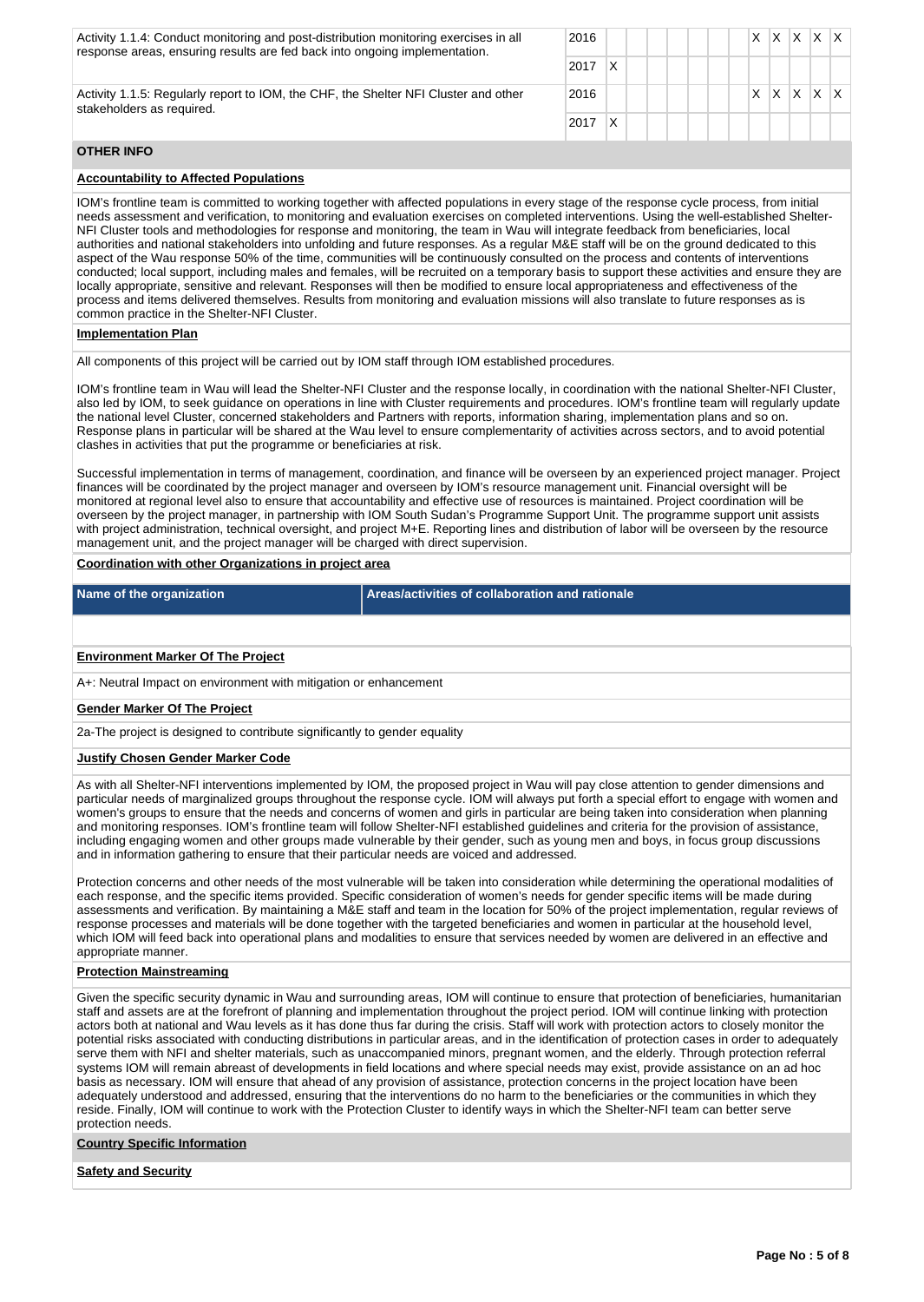During this project and as per usual practice, IOM will coordinate with the national level Shelter-NFI Cluster to ensure that Security Risk Assessments facilitated in Juba with coordination from the ICWG, UNDSS, etc., are conducted and a security analysis is done prior to deploying to response sites, and will take in to account the unique risks faced by national staff of certain tribal groups when traveling to specific sites. Particular risks during transport of stock and field staff will be mitigated through effective coordination with other humanitarian actors to travel in convoys where necessary, and with forced protection escort as a last resort.

## **Access**

Access issues have already been experienced in the past month since the Wau Crisis. The IOM team on the ground has been and will continue to coordinate daily with UNDSS, IOM's security focal point in the Wau Sub Office, OCHA in Wau and in Juba, other key crosscutting sector leads in the area, and several other key actors on the ground in order to understand the latest developments related to safe movement to field locations, conflict dyanimcs, and assurances that humanitarian activities will be allowed to continue independently without interference by parties to the conflict. After weeks of negotiating access, the humanitarian community at Wau level has recently been able to make progress on security assurances for the areas outside of Wau Town in particular. The community is confident that as is typical practice in South Sudan, access will be granted in due course and humanitarians will be on stand-by in Wau to response immediately, as rapidly as possible to ensure maximum capitalization on windows of opportunity to respond. As a last resort, the IOM team will coordinate with the national level Shelter-NFI Cluster and other relevant Clusters on the potential for survival kit operations in the areas outside of town. This will be used only as a last resort, and would only be a stop-gap measure; IOM's team would remain in place in Wau to advocate for more sustained access and to conduct more comprehensive responses as it is granted.

By continuing to operate on a life-saving needs basis, IOM intends to demonstrate to all actors in the conflict affected area that its assistance is impartial and neutral, thus limiting the opportunities for parties to the conflict to deny access to the team providing life-saving materials.

# **BUDGET**

| Code | <b>Budget Line Description</b>                                                                                                                            | D/<br>Quantit<br>Unit<br>$\mathbf{s}$<br>cost<br>$\mathbf v$ |                | <b>Duration</b><br><b>Recurrance</b> | % charged   Total Cost<br>to CHF |      |            |
|------|-----------------------------------------------------------------------------------------------------------------------------------------------------------|--------------------------------------------------------------|----------------|--------------------------------------|----------------------------------|------|------------|
|      | <b>Staff and Other Personnel Costs</b>                                                                                                                    |                                                              |                |                                      |                                  |      |            |
| 1.1  | International S-NFI Cluster Coordinator                                                                                                                   | D                                                            | $\mathbf{1}$   | 0.00                                 | 6                                | 30%  | 0.00       |
|      | International staff, P3, Juba based with travel                                                                                                           |                                                              |                |                                      |                                  |      |            |
| 1.2  | International S-NFI M&R Officer                                                                                                                           | D                                                            | 1              | 12,0<br>00.0<br>0                    | 6                                | 30%  | 21,600.00  |
|      | International staff, UG, Juba based with travel                                                                                                           |                                                              |                |                                      |                                  |      |            |
| 1.3  | International S-NFI Information Management Officer                                                                                                        | D                                                            | 1              | 14,0<br>00.0<br>0                    | 6                                | 30%  | 25,200.00  |
|      | International staff, P2, Juba based with travel                                                                                                           |                                                              |                |                                      |                                  |      |            |
| 1.4  | International S-NFI Operations Officer (Frontline<br>Manager)                                                                                             | D                                                            | 1              | 12,0<br>00.0<br>0                    | 6                                | 30%  | 21,600.00  |
|      | International, UG, Juba based                                                                                                                             |                                                              |                |                                      |                                  |      |            |
| 1.5  | International S-NFI Coordination Officer                                                                                                                  | D                                                            | 1              | 12,0<br>00.0<br>0                    | 6                                | 100% | 72,000.00  |
|      | International, UG, Wau based                                                                                                                              |                                                              |                |                                      |                                  |      |            |
| 1.6  | International S-NFI Operations Officer                                                                                                                    | D                                                            | 1              | 12,0<br>00.0<br>0                    | 6                                | 80%  | 57,600.00  |
|      | International, UG, Wau based                                                                                                                              |                                                              |                |                                      |                                  |      |            |
| 1.7  | International support staff (finance, admin, HR, PSU,<br>logistics and procurment)                                                                        | S                                                            | 11             | 16,0<br>00.0<br>$\Omega$             | 6                                | 5%   | 52,800.00  |
|      | Support staff that assist with various aspects of the project. This project will only charge 5% of the overall collective cost of<br>these support staff. |                                                              |                |                                      |                                  |      |            |
| 1.8  | National staff (finance, admin, HR, PSU, logistics and<br>procurment)                                                                                     | S                                                            | 28             | 2,30<br>0.00                         | 6                                | 5%   | 19,320.00  |
|      | Support staff that assist with various aspects of the project. This project will only charge 5% of the overall collective cost of<br>these support staff. |                                                              |                |                                      |                                  |      |            |
| 1.9  | National S-NFI Field Assistants                                                                                                                           | D                                                            | 2 <sup>2</sup> | 2,80<br>0.00                         | 5                                | 100% | 28,000.00  |
|      | National Staff, G5, Wau based                                                                                                                             |                                                              |                |                                      |                                  |      |            |
|      | <b>Section Total</b>                                                                                                                                      |                                                              |                |                                      |                                  |      | 298,120.00 |
|      | Supplies, Commodities, Materials                                                                                                                          |                                                              |                |                                      |                                  |      |            |
| 2.1  | Distribution cost of NFIs                                                                                                                                 | D                                                            | 1              | 928.<br>70                           | 6                                | 100% | 5,572.20   |
|      |                                                                                                                                                           |                                                              |                |                                      |                                  |      |            |
|      | <b>Section Total</b>                                                                                                                                      |                                                              |                |                                      |                                  |      | 5,572.20   |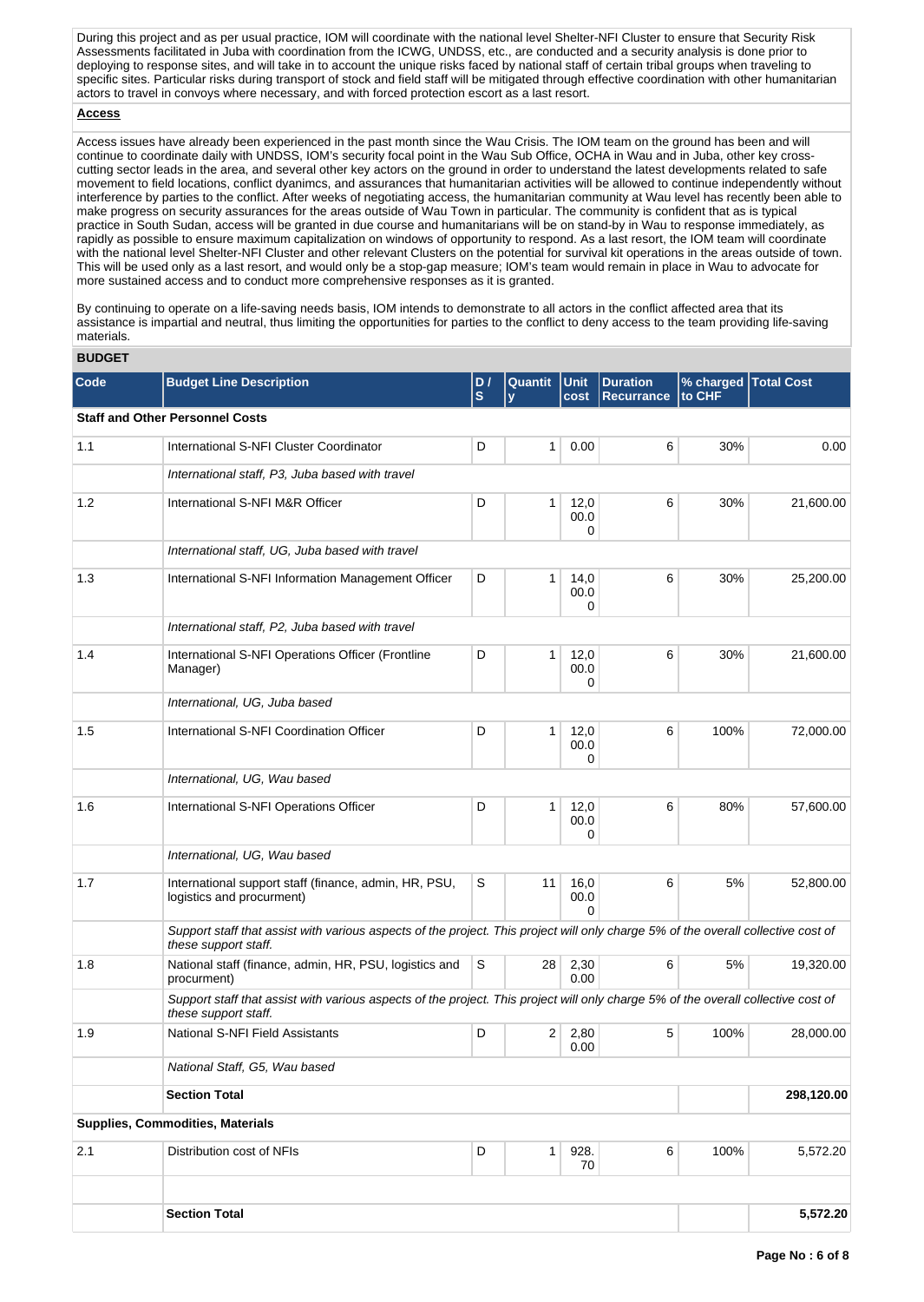| <b>Contractual Services</b> |                                                                                                                                                                                                                                |   |        |                    |    |      |            |
|-----------------------------|--------------------------------------------------------------------------------------------------------------------------------------------------------------------------------------------------------------------------------|---|--------|--------------------|----|------|------------|
| 4.1                         | Casual Labour - Loading and Offloading                                                                                                                                                                                         | D | 450    | 12.8<br>0          | 6  | 100% | 34,560.00  |
| 4.2                         | Casual Labor - Assessment/Monitoring Enumerators                                                                                                                                                                               | D | 40     | 12.8<br>0          | 6  | 100% | 3,072.00   |
|                             | <b>Section Total</b>                                                                                                                                                                                                           |   |        |                    |    |      | 37,632.00  |
| <b>Travel</b>               |                                                                                                                                                                                                                                |   |        |                    |    |      |            |
| 5.1                         | Travel                                                                                                                                                                                                                         | D | 18     | 500.<br>00         | 1  | 100% | 9,000.00   |
| 5.2                         | <b>DSA</b>                                                                                                                                                                                                                     | D | 18     | 139.<br>$00\,$     | 15 | 100% | 37,530.00  |
|                             | <b>Section Total</b>                                                                                                                                                                                                           |   |        |                    |    |      | 46,530.00  |
|                             | <b>General Operating and Other Direct Costs</b>                                                                                                                                                                                |   |        |                    |    |      |            |
| 7.1                         | Office Rent, Maintenance, Utilities and Other Common S<br>Costs                                                                                                                                                                |   | 1      | 125,<br>000.<br>00 | 6  | 2%   | 15,000.00  |
|                             | Shared costs are directly linked to the project implementation, based on well-justified, reasonable and fair allocation<br>system. Rent, cleaning, water, electricity. Project only charged 2% of entire costs for the mission |   |        |                    |    |      |            |
| 7.2                         | Security and Shared Radio Room costs                                                                                                                                                                                           | S | 1      | 145,<br>000.<br>00 | 6  | 2%   | 17,400.00  |
|                             | Security and common radio costs, project charged 2% of entire mission's yearly costs                                                                                                                                           |   |        |                    |    |      |            |
| 7.3                         | Vehicle Running Costs                                                                                                                                                                                                          | S | 1      | 110,<br>000.<br>00 | 6  | 2%   | 13,200.00  |
|                             | Costs include fuel, repair and maintenance and other vehicle related costs, project charged 2% of entire mission's yearly<br>cost                                                                                              |   |        |                    |    |      |            |
| 7.4                         | <b>Communication Costs</b>                                                                                                                                                                                                     | S | 1      | 80,0<br>00.0<br>0  | 6  | 2%   | 9,600.00   |
|                             | Costs include internet, courier and telephone expenses, project charged 2% of entire mission's yearly costs                                                                                                                    |   |        |                    |    |      |            |
| 7.5                         | <b>Other Office Costs</b>                                                                                                                                                                                                      | S | 1      | 40,0<br>00.0<br>0  | 6  | 2%   | 4,800.00   |
|                             | Costs include bank charges, office supplies and materials and other office costs not covered by other budget lines, project<br>charged 2% of entire mission's yearly costs                                                     |   |        |                    |    |      |            |
|                             | <b>Section Total</b>                                                                                                                                                                                                           |   |        |                    |    |      | 60,000.00  |
| <b>SubTotal</b>             |                                                                                                                                                                                                                                |   | 579.00 |                    |    |      | 447,854.20 |
| Direct                      |                                                                                                                                                                                                                                |   |        |                    |    |      | 315,734.20 |
| Support                     |                                                                                                                                                                                                                                |   |        |                    |    |      | 132,120.00 |
| <b>PSC Cost</b>             |                                                                                                                                                                                                                                |   |        |                    |    |      |            |
| <b>PSC Cost Percent</b>     |                                                                                                                                                                                                                                |   |        |                    |    |      | 7%         |
| <b>PSC Amount</b>           |                                                                                                                                                                                                                                |   |        |                    |    |      | 31,349.79  |
| <b>Total Cost</b>           |                                                                                                                                                                                                                                |   |        |                    |    |      | 479,203.99 |
| <b>Grand Total CHF Cost</b> |                                                                                                                                                                                                                                |   |        |                    |    |      | 479,203.99 |